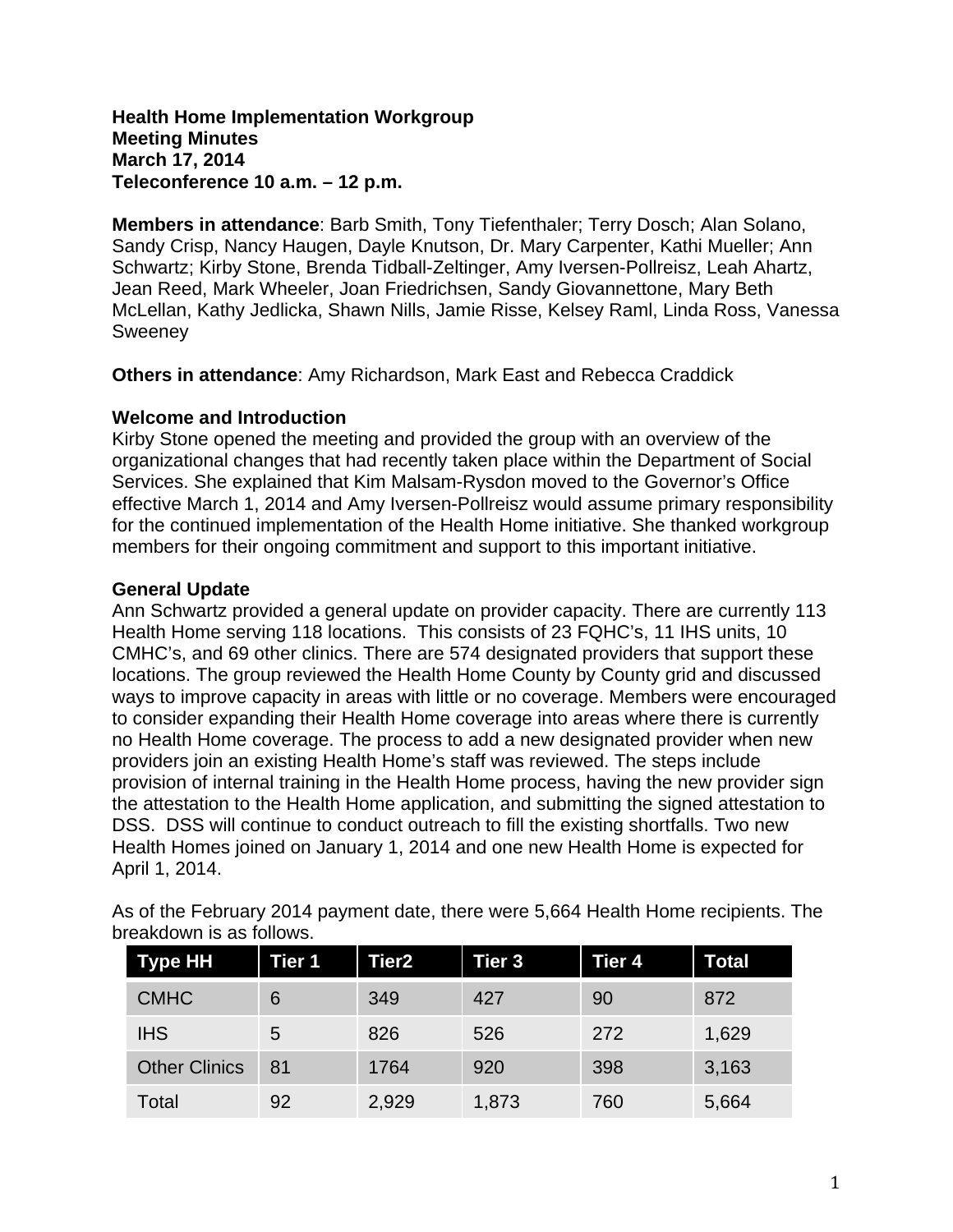In February, 707 new Tier 1 notices were sent.

The group was provided notification that DSS has implemented an automated process that will provide notification to both recipient and provider when the recipient declines participation. Providers will receive notification when the recipient is active in the Health Home. This improvement was implemented as a result of a workgroup suggestion.

#### **Follow-up Item**

As a follow-up to earlier meetings, the Health Home notices were discussed. Limited feedback was received and members were asked to forward additional feedback to Kathi Mueller for consideration. Once all feedback is received, it will be considered. The group was reminded that the letters are hard coded and that any changes will take time. Once changes are finalized, the changes and an expected completing date will be provided to the group.

### **Transitional Care Notification**

The next item addressed was the Transition of Care Notification requirement. The current requirement as approved in the State's SPA is as follows:

 HH must have agreements or a method in place to receive notification when a recipient is admitted to the hospital or seen in an ER within 24 hours as well as any transitions that may occur to ensure information is received from other systems when a recipient is transitioning from one care setting to another or home. HH must contact the recipient within 72 hours after the transition occurs.

The group agreed that the goal of the requirement is to assist individuals in successfully transitioning to other care settings without experiencing a set back or readmission.

Discussion regarding transition of care and the notification process continued. Since the last meeting, DSS has implemented methods for providers to validate recipient and provider Health Home participation electronically. Both IVR (Interactive Voice Response) and Emdeon (card swipe) have been updated to indicate a recipient is part of a Health Home. Also, at the request of the Health Home Workgroup, the Transitional Care Contact List has been posted on the web at

http://dss.sd.gov/healthhome/transcarecontacts.asp.

Workgroup members shared experiences within their respective Health Homes as to how they are addressing both the notification and follow-up after transition process. These examples included improving flow of internal communication and building notification processes across organizations and communities. Many examples also demonstrated progressive use of electronic health records.

## **Patient Engagement Strategies**

The group discussed the second quarter Core Service experience. It was reported that there was an improvement in the percentage of recipients that received a Core Service. Health Homes discussed their specific experiences in providing Core Services and discussed several questions. Individual Health Homes shared several success stories.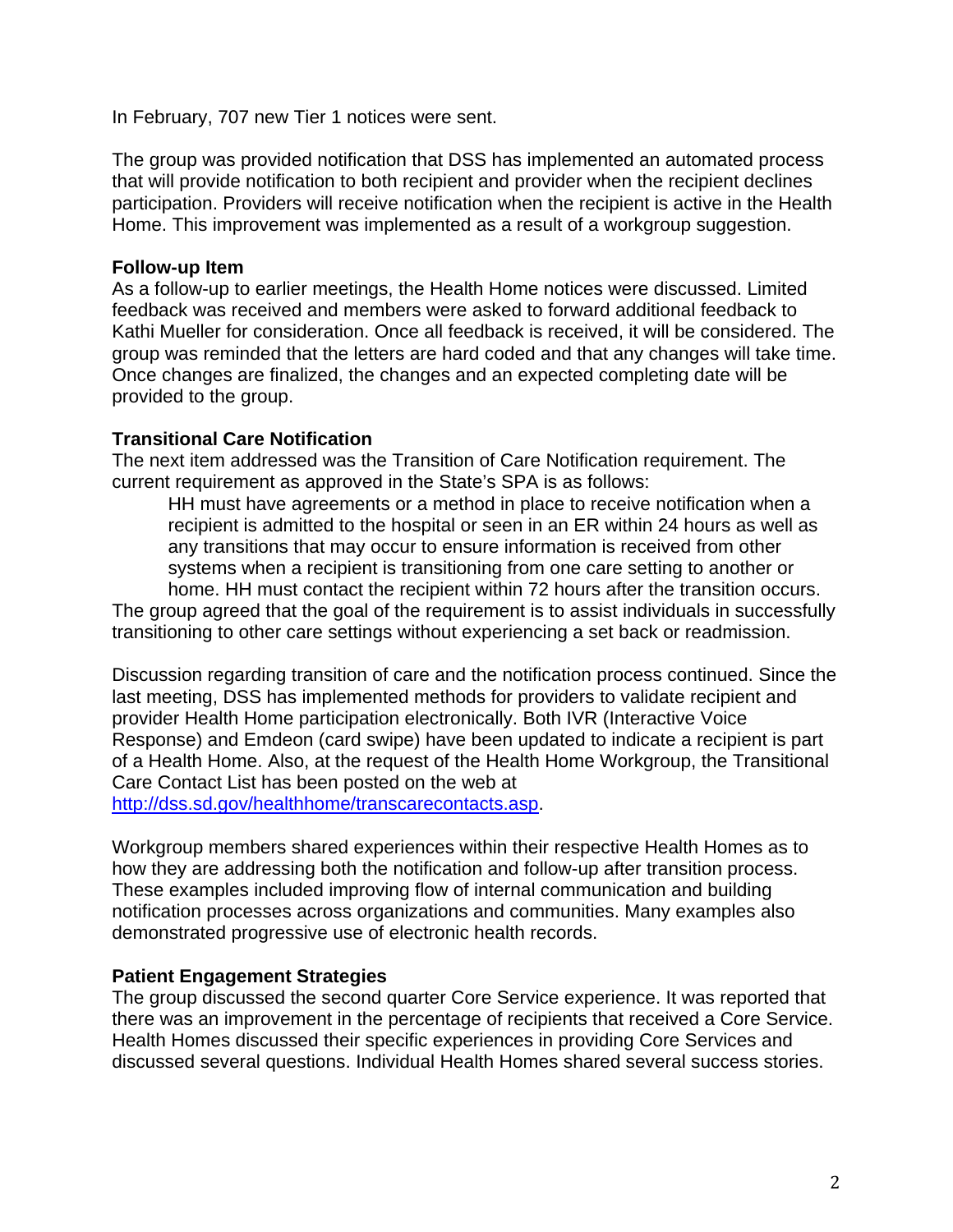The process to recoup the Per Member Per Month (PMPM) payments for Core Services paid to Health Homes for Core Services not delivered in a quarter was discussed. It was explained that for the State to recover these dollars, additional programming was required and so the dollars would not be paid back to the State for several months. The specific dates and process will be shared with the Health Homes when that information is available.

Next the group discussed their experience with the disenrollment policy for those recipients a Health Home was unable to reach. Overall the experience with the policy has been positive. The policy is as follows:

Disenrollment by Health Home due to Inability to Contact the Recipient Health Homes may disenroll a recipient from their Health Home due to their inability to contact the recipient or recipient's parents using the following criteria:

- 1. The recipient has been on the caseload of the Health Home for 45 days.
- 2. An attempt to contact them has been made every 2 weeks during this period of time.
- 3. At least two different methods were used to try to contact them.
- 4. A record of contact has been documented in the notes of the EHR.

If the above criteria have been met, the Health Home should complete the Decline to Participate form found on the website at http://dss.sd.gov/healthhome/forms.asp. Please check the other reason and indicate No Contact per Health Home.

As a follow-up to the last meeting, the subject of a "warm transfer" was discussed. After some discussion, it was determined that utilizing the transition of care contact list could serve as a resource to facilitate communication between the Health Homes when assisting recipients and their family members.

Health Homes were asked to share specific success stories with the implementation workgroup. One of the Health Homes indicated they had been able to go back and review the past 12 months of a recipient's clinical and financial information. There have been noticeable improvements in this recipient's clinical and quality of life. It was noted that this would be a regular agenda item and that we hoped that there would be stories to share and that through the stories case studies that could be benchmarked could be identified.

It was also noted that DSS has been invited to present on a webinar hosted by the Center for Health Care Strategies. DSS worked closely with this group during the State Plan preparation, submission and approval process. DSS was asked to present because of the unique features of stakeholder involvement, IHS participation and the use of CDPS to tier participants.

# **Outcome Measures**

The group was thanked for all of their efforts in getting the outcome data submitted. It was acknowledged that there is a significant volume of measures and it was a challenge to work through the first submission. It is also clear that a few of the measures will need